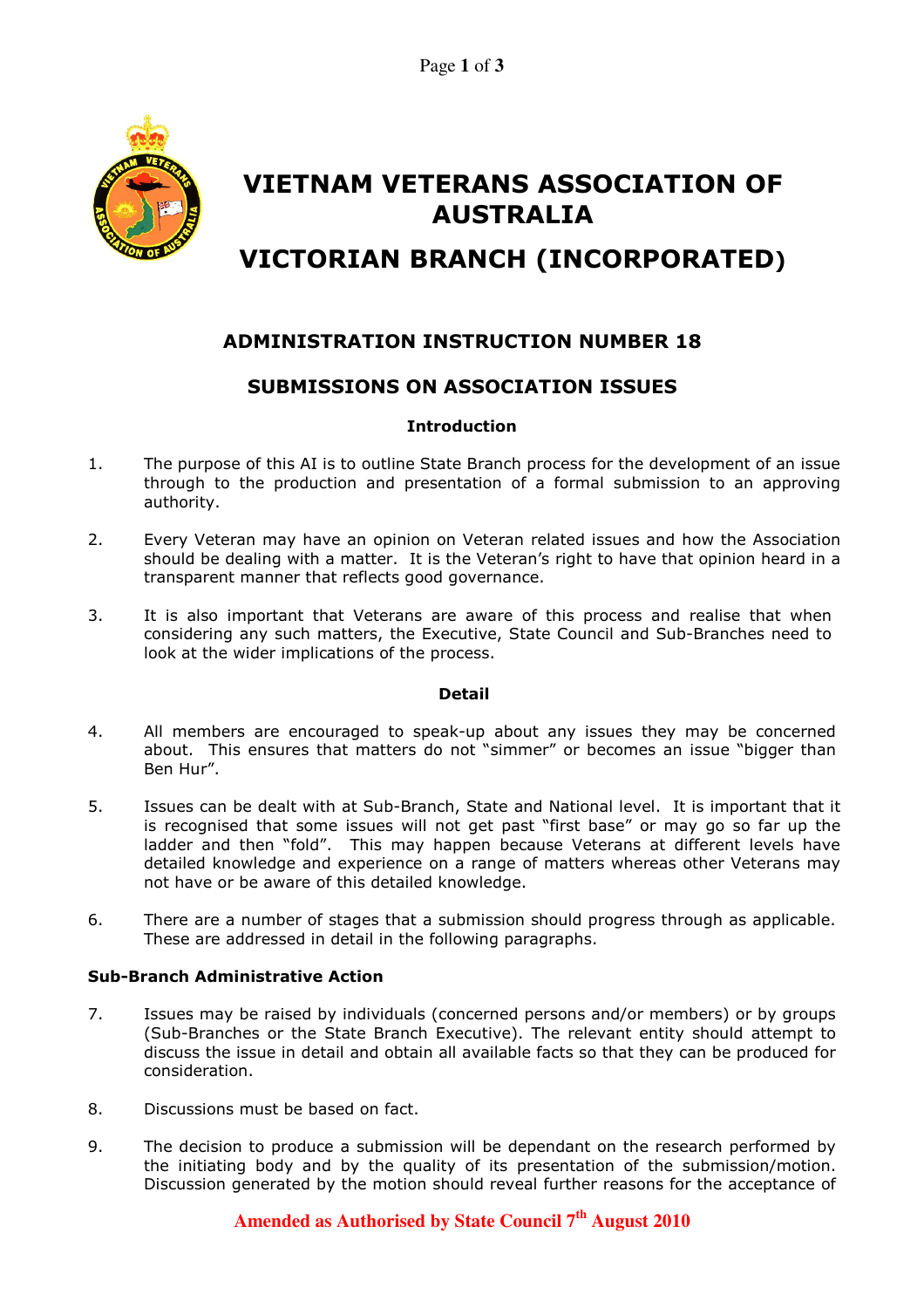the issue, which will assist in the formulation of the submission. If the submission/motion is flawed then it may be rejected. Therefore, the greater the effort towards obtaining the facts and preparing the proposal will increase the chances of the submission/motion succeeding.

- 10. Production of Submissions. Any submission/motion needs to contain the following elements as a minimum:
	- The point of the issue;
	- The reasons why the issue should be accepted:
	- The pros and cons of the issue; and
	- The responsibility for the formulation of the submission to State should the Sub-Branch Executive decide to progress the matter
- 11. The Sub-Branch Executive may or may not wish to give forewarning of the issue. However once the Sub-Branch is satisfied with the submission on the issue, it should advise the State Secretary for the matter to be listed on the next State Council Meeting agenda.
- 12. Alternatively, the Sub-Branch Executive may determine that the submission be forwarded to the State Executive in which case it should be forwarded to the State Secretary for listing on the next State Executive Meeting agenda.

#### State Administrative Action

- 13. If the matter is forwarded to the State Secretary for the purpose of being:
	- Listed on the next State Council Meeting Agenda the Sub-Branch needs to ensure that a member of the Sub-Branch will be present at the meeting to speak on the submission/motion.
	- Consideration by the State Executive the State Executive:
		- i. Will consider the matter along the same lines as the Sub-Branch (as mentioned above) taking into consideration other relevant information and matters that may be available.
		- ii. May refer the matter back to the Sub-Branch.
		- iii. Refer the matter to the next State Council Meeting.
- 14. If the State Council determines that the matter should be progressed further, the appointment of a person, persons or a group to oversee the administrative coordination of the submission/motion may need to be made.
- 15. Dependant on the subject matter, it may be appropriate for a Terms of Reference to be drawn up. Such a document would provide a clear direction concerning the content of the submission/motion. If the submission is likely to be lengthy, it may be appropriate for interim reports to be made to the State Council or State Executive as appropriate.

#### Presenting the Submission/Motion to National

- 16. For a submission/motion to National to succeed, it will need to be supported by majority of the other States – this is where the quality of submission/motion comes in to its own right.
- 17. Procedures for submissions or motions to National are contained in the National Policy Handbook. Submission or motions to National will be circulated to all State Branches prior to the next National Congress.